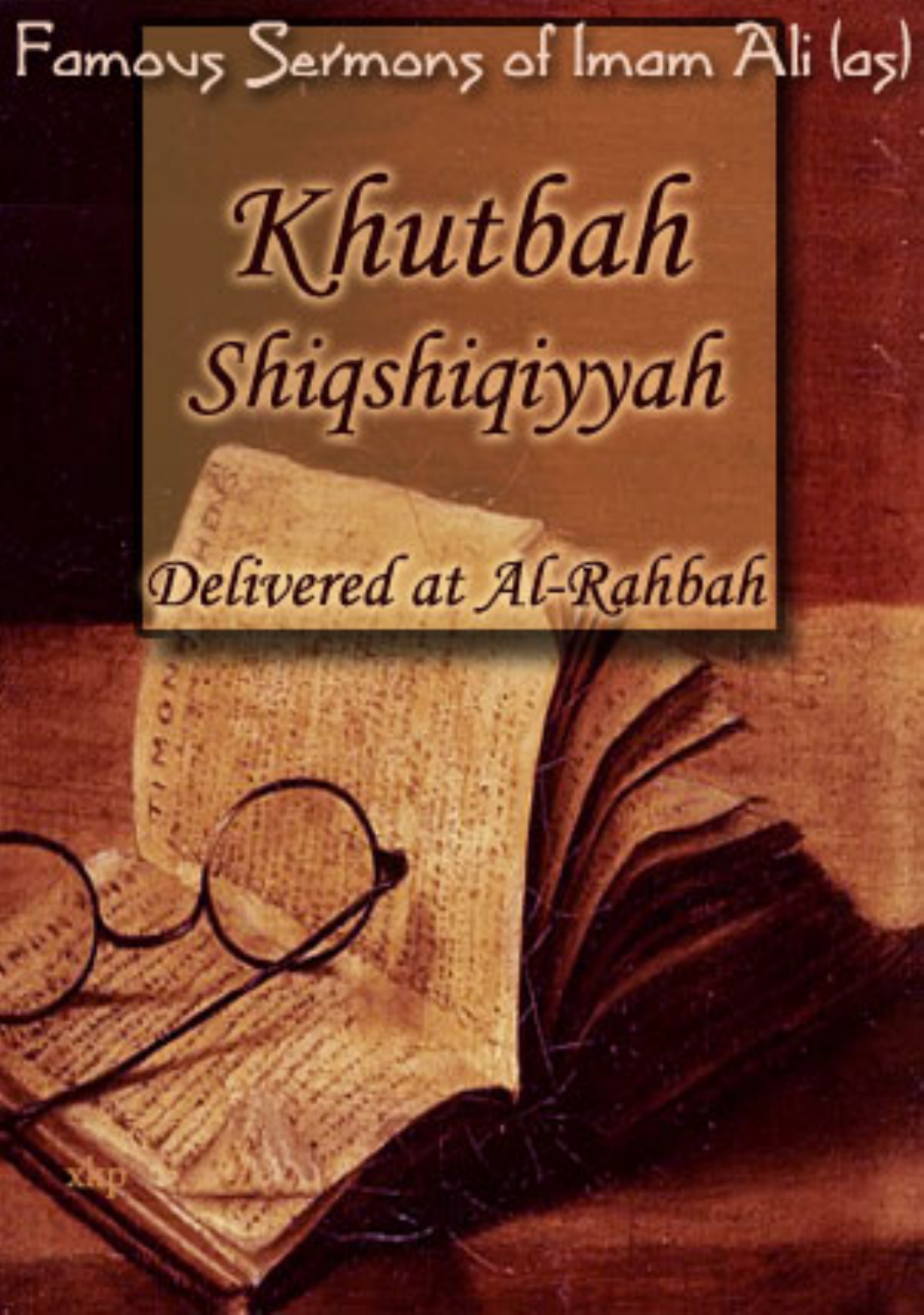## **IMAM ALI IBN-E-ABU TALIB(A.S)**

Beware! By Allahswt, the son of Abu Quhafah (Abu Bakr l.a) dressed himself, by hook or by crook, into the robe of caliphate (2), although he knew my position very clearly- it was like the pivotal-axis of the hand-mill. I am the spring of bounties from which knowledge and aspiration overflow and no high-flyer can imagine to touch my eloquent position.

Even so, I buried the matters of caliphate and turned away from it. Thesituation, however, was (difficult), should I (without support) assault or endure calmly the blinding darkness of tribulations until the grown ups became flimsy and the young ones grew old and the true believer struggled under strain until he met Allahswt(on his death). I found thatendurance thereon was wiser. So, I adopted patience although it was like a thorn in the eyes and suffocation (of mortification) in the throat. I watched the plundering of my inheritance till the first-one went his way but handed over the Caliphate to Ibn al-Khattab (Umarl.a) to succeed after himself

(Then Alias quoted from al-A`sha's couplet).

## **My days are now passed on the camel's back (in difficulty) while there were days (of ease) when I enjoyed the company of Jabir's brother Hayyan. (3)**

Indeed, it is strange that during his lifetime, he wished to be relieved from the (burden of) caliphate affairs but, on the contrary, he tied its knot to the second-one prior to his death. No doubt these-two shared its udders strictly among themselves. This one put the Caliphate in a tough enclosure where the utterance was arrogant and the touch was rough. Mistakes were in plenty and so were the excuses. One in contactwith it (rule) was like the rider of a wild camel. If the rider would pull up its rein the very nostril be slit, but if he lets it loose he would be thrown down. Consequently, by Allahswt ! people got involved in the recklessness, wickedness, unsteadiness and deviation.

Nevertheless, I remained patient despite his lengthy and stiff trial, till when he went his way (of death) while putting the matter (of Caliphate) in a group (4) and regarded me to be one of them. But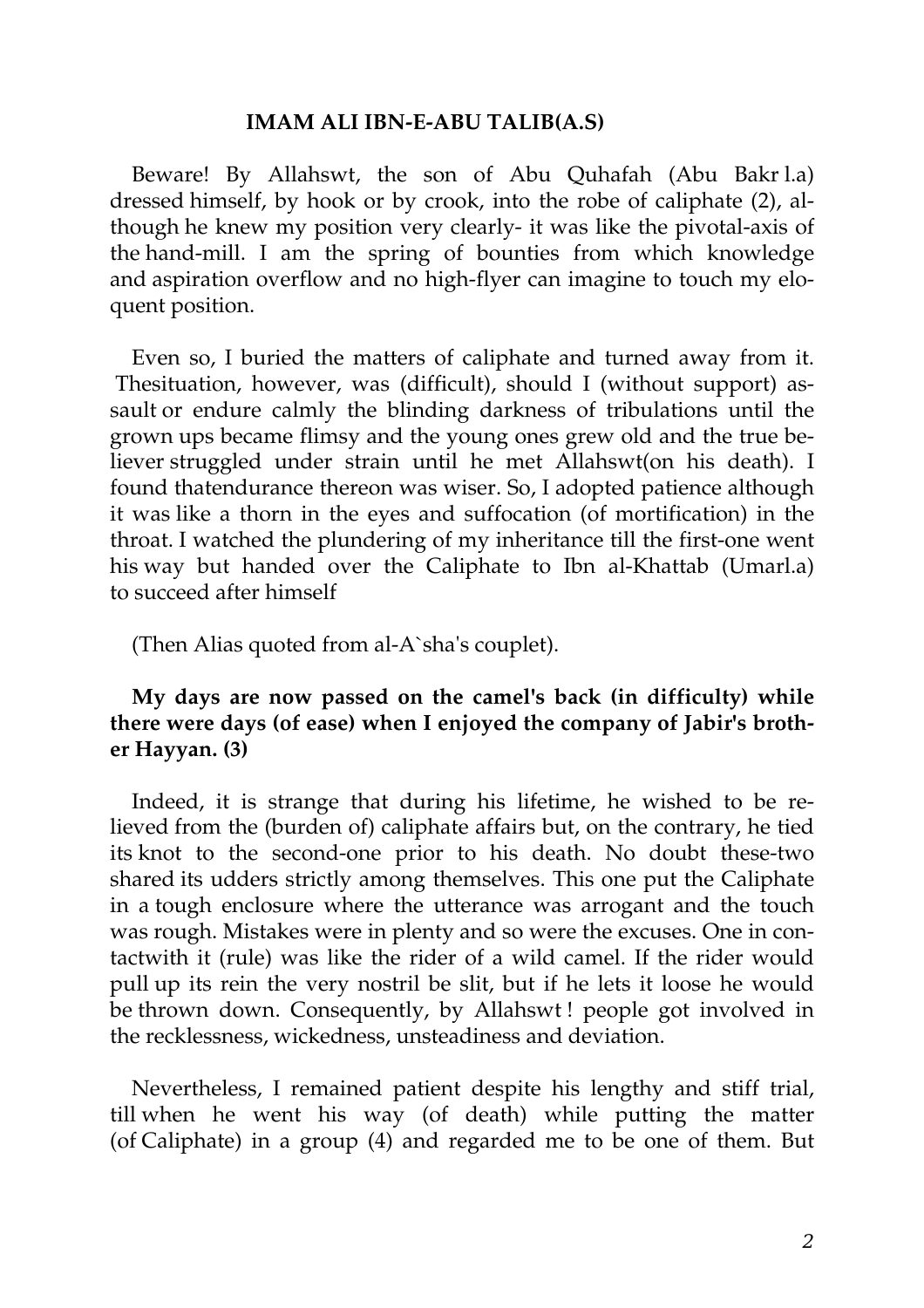goodHeavens! What had I to do with this "consultation"? Was there any doubt about my merit with regard to the first (successor to Prophetsaw)but again, I was considered parallel to these ones? But I maintained (astrategy), when they became humble I showed kindness and when they became proud I exhibited my high status. One among them (from the group of 6) turned against me because of his hatred and the other got inclined the other way due to his in-law relationship and mutual benefits and common affairs, till the third one (of these people) stood up with heaving breasts between his dung and fodder. With him his children of his grand-father, (Umayyahl.a) also stood up swallowing up Allahswt's wealth (5) like a camel devouring the foliage of spring, till his rope broke down, his actions finished him and his gluttony brought him down prostrate.

At that moment, nothing took me by surprise, but the crowd of people rushing to me. It advanced towards me from every side like the mane of the hyena so much so that Hasanas and Hussainas were getting crushed and both the ends of my shoulder garment were torn. They gathered around me like the herd of sheep and goats. When I took up the reins of government one party broke away and another turned disobedient while the rest began acting wrongfully as if they had not heard the word of Allahswt saying:

## **That residence in the hereafter, We assign it for those who intend not to exult themselves in the earth, nor (to make) mischief (therein); andthe end is (best) for the pious ones. (Qur'an, 28:83)**

Yes, by Allahswt, they had heard it and understood it but the world appeared glittering in their eyes and its embellishments seduced them.Behold, by Himswt who split the grain (to grow) and created living beings, if people had not come to me, and supporters had not exhausted the argument and if it were not for the pledge to Allahswtthat the learned should not consent the greed of the oppressor and thehunger of the oppressed. I would have cast the rope of Caliphate on itsown shoulders, and would have given the last one the same treatment as to the first one. Then you would have seen that in my view, this world of yours is no better than the sneeze of a goat.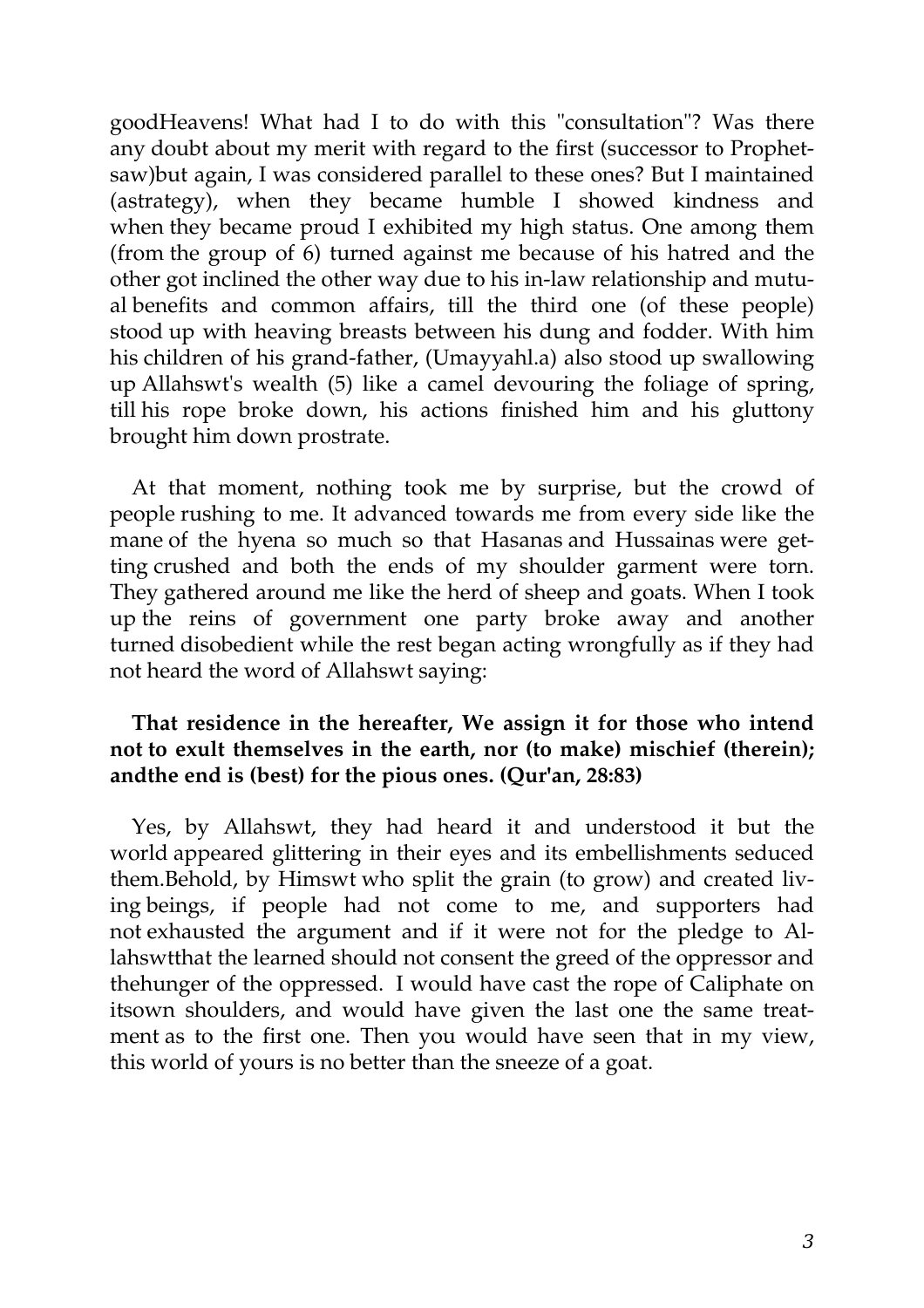(1) This sermon is known as the sermon of al-Shiqshiqiyyah, and is counted among the most famous sermons of Amir al-mu'minin(a.s). It was delivered at ar-Rahbah.

(2) Amir al-mu'minin(a.s) has referred to Abu Bakr's l.aaccession to theCaliphate metaphorically as having dressed himself l.a with it. This was a common metaphor. Thus, when `Uthman l.a was called to give up the Caliphate he replied, "I shall not put off this shirt which Allah(swt) hasput on me l.a."

(3) Hayyan ibn as-Samin al-Hanafi of Yamamah was the chief of the tribe Banu Hanifah and the master of fort and army. Jabir is the name of his younger brother while al-A`sha whose real name was Maymun ibn Qays ibn Jandal .

(4) When `Umar l.a was wounded by Abu Lu'lu'ah and he saw that it was difficult for him l.a to survive because of the deep wound, he l.aformed a consultative committee disclosed his l.a own view about each individual

(5) About the reign of the Usman l.a, Amir al-mu'minin(a.s) says that soon on `Uthman's l.a coming to power Banu Umayyah l.a got ground and began plundering the Bayt al-mal (public fund), and just as cattle on seeing green grass after drought trample it away, they recklessly fell upon Allah's(swt) money and devoured it..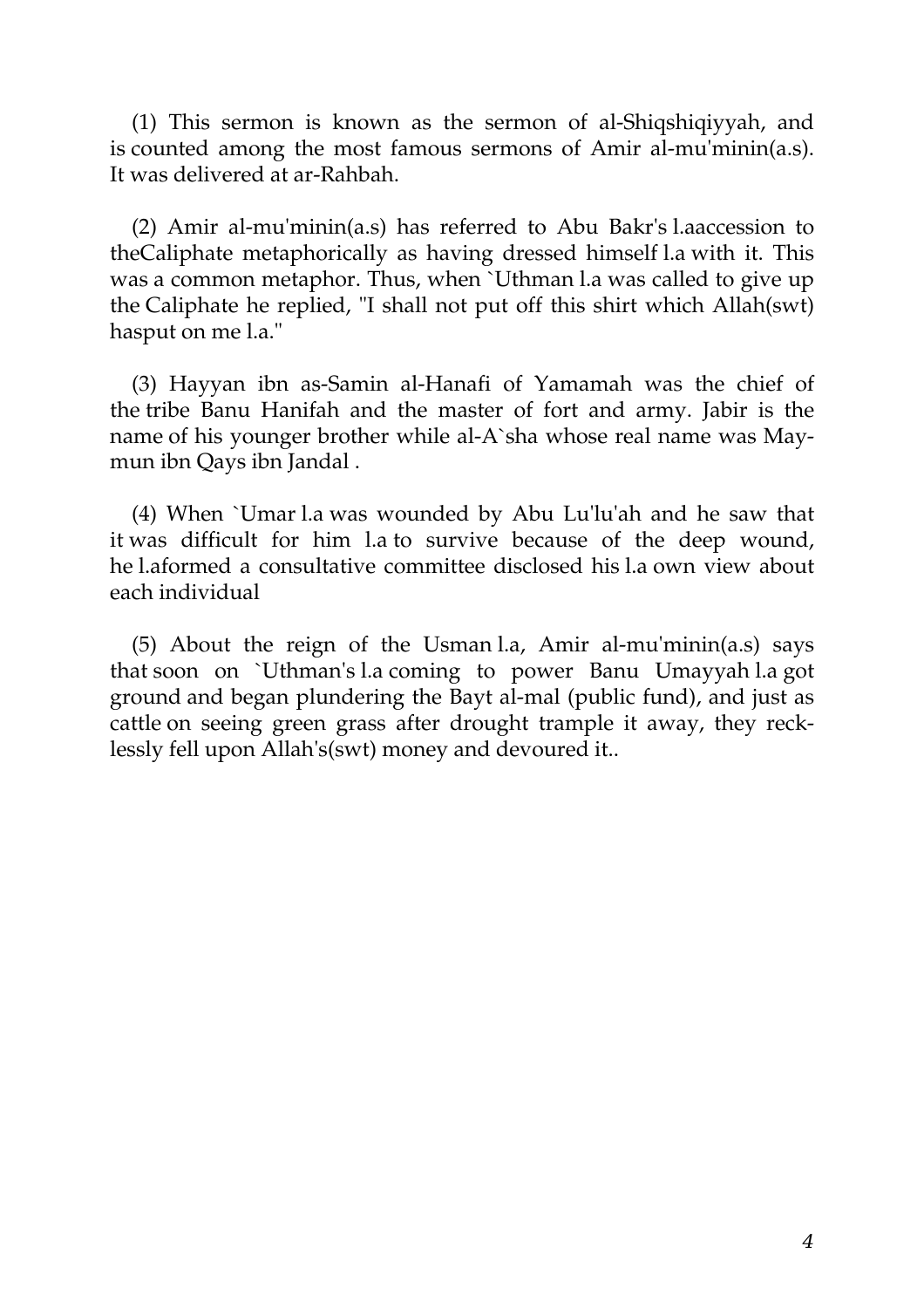## **From the same author on Feedbooks**

[Sermon Without DOTS](http://generation.feedbooks.com/userbook/28747.pdf) *(2012)*

An example of Hazrat Ali (as) mastery over the Arabic language manifested itself in this extempore sermon which, in its written form, is devoid of any dots!

Those who know Arabic or can at-least read the Quranic script will appreciate that certain letters of the Arabic alphabet have dots associated with them. These letters are used all the time in Arabic speech and written texts.

To create any written script of any meaningful nature, without using any of these letters, is a difficult task.

ISLAMICMOBILITY.COM

[Sermon Without ALIF](http://generation.feedbooks.com/userbook/28748.pdf) *(2012)*

One day, a heated discussion went on among the Arabs and Muslims during which it was said that there is no alphabet that recurs in speech more often than "aleef" ("A"). All attendants agreed. It was then that the magnificent lantern of language, namely Imam Ali ibn Abu Talib (as), stood up and delivered a lengthy sermon. The entire sermon, from beginning to end, did not contain a single word having "aleef".

ISLAMICMOBILITY.COM

[Khutbah Rajjat](http://generation.feedbooks.com/userbook/28749.pdf) *(2012)* Series related to the most Famous Sermon of Imam Ali (as) Islamicmobility.com

[Khutbah Tutunjiyyih - Sermon of the Gulf](http://generation.feedbooks.com/userbook/28751.pdf) *(2012)* Series related to the most Famous Sermon of Imam Ali (as) Khutbah-e-Tutunjiyyih - Sermon of the Gulf Islamicmobility.com